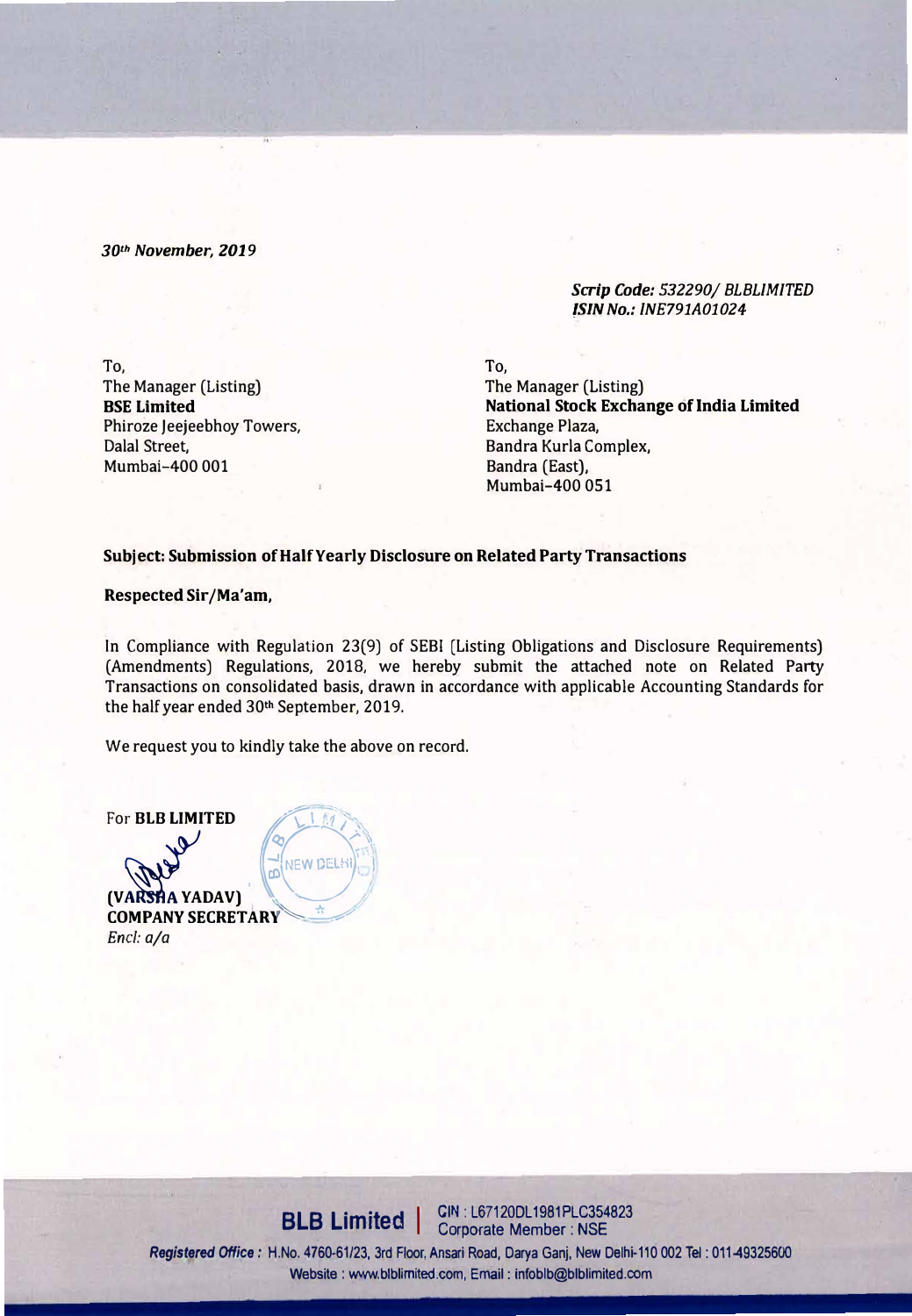| DISCLOSURE OF RELATED PARTY TRANSACTIONS ON CONSOLIDATED BASIS AS ON 30.09.2019                                        |                                |  |  |
|------------------------------------------------------------------------------------------------------------------------|--------------------------------|--|--|
| In pursurance with Regulation 23(9) of SEBI (Listing Obligations and Disclosure Requirements) (Amendments) Regulations |                                |  |  |
|                                                                                                                        |                                |  |  |
| List of Directors, Key Managerial Personnel and Relatives:                                                             | <b>Designation</b>             |  |  |
| Sh. Brij Rattan Bagri                                                                                                  | <b>Director</b>                |  |  |
| Sh. Vikram Rathi (Resigned w.e.f. 02.10.2019)                                                                          | <b>Executive Director</b>      |  |  |
| Smt. Dhwani Jain                                                                                                       | <b>Director</b>                |  |  |
| Sh Keshav Chand Jain (Resigned w.e.f. 09.04.2019 and appointed                                                         | <b>Director</b>                |  |  |
| w.e.f. 01.08.2019 as Director)                                                                                         |                                |  |  |
| Sh. Chitter Kumar Aggarwal                                                                                             | <b>Director</b>                |  |  |
| Sh. Ram Pal Sharma                                                                                                     | <b>Director</b>                |  |  |
| Sh. Anshul Mehra (appointed w.e.f. 01.08.19)                                                                           | <b>Executive Director</b>      |  |  |
| Ms. Varsha Yadav                                                                                                       | <b>Company Secretary</b>       |  |  |
| Sh. Deepak Shrivastava (appointed w.e.f. 13.08.2019)                                                                   | <b>Chief Financial Officer</b> |  |  |
| Smt. Malati Bagri                                                                                                      | <b>Relative of Director</b>    |  |  |
| Sh. Siddharth Bagri                                                                                                    | <b>Relative of Director</b>    |  |  |
| Ms. Nanditaa Bagri                                                                                                     | <b>Relative of Director</b>    |  |  |
| <b>Whole Time Director</b>                                                                                             |                                |  |  |
| Sh. Vikram Rathi (Resigned w.e.f. 02.10.19)                                                                            | <b>Executive Director</b>      |  |  |
| Sh. Anshul Mehra (appointed w.e.f. 01.08.19)                                                                           | <b>Executive Director</b>      |  |  |
| Non-Executive, Non-Independent Directors                                                                               |                                |  |  |
| Sh. Brij Rattan Bagri                                                                                                  | <b>Director</b>                |  |  |
| <b>Sh Keshav Chand Jain</b>                                                                                            | <b>Director</b>                |  |  |
| <b>Independent Directors</b>                                                                                           |                                |  |  |
| Smt. Dhwani Jain                                                                                                       | <b>Director</b>                |  |  |
| Sh. Chitter Kumar Aggarwal                                                                                             | <b>Director</b>                |  |  |
| Sh. Ram Pal Sharma                                                                                                     | <b>Director</b>                |  |  |
| <b>Executive Officers</b>                                                                                              |                                |  |  |
| Sh. Deepak Shrivastava (appointed w.e.f. 13.08.2019)                                                                   | <b>Chief Financial Officer</b> |  |  |
| Sh. Anshul Mehra (Resigned w.e.f. 13.08.2019)                                                                          | <b>Chief Financial Officer</b> |  |  |
| Ms. Varsha Yadav                                                                                                       | <b>Company Secretary</b>       |  |  |
| Enterprises where Key Managerial Personnel along with their relatives exercise Significant Influence:                  |                                |  |  |
| <b>Manu Properties Pvt. Limited</b>                                                                                    |                                |  |  |
| <b>BLB Limited Employees Group Gratuity Trust</b>                                                                      |                                |  |  |
| Malati Brij Rattan Bagri Trust                                                                                         |                                |  |  |

DELH NEW DELHI

**BLB Limited**  $\int_{\text{Corporate Member : NSE}}^{\text{CIN : LG7120DL1981PLC354823}}$ Registered Office: H.No. 4760-61/23, 3rd Floor, Ansari Road, Darya Ganj, New Delhi-110 002 Tel: 011-49325600 **Website: www.blblimited.com, Email : lnfoblb@blblimited.com**